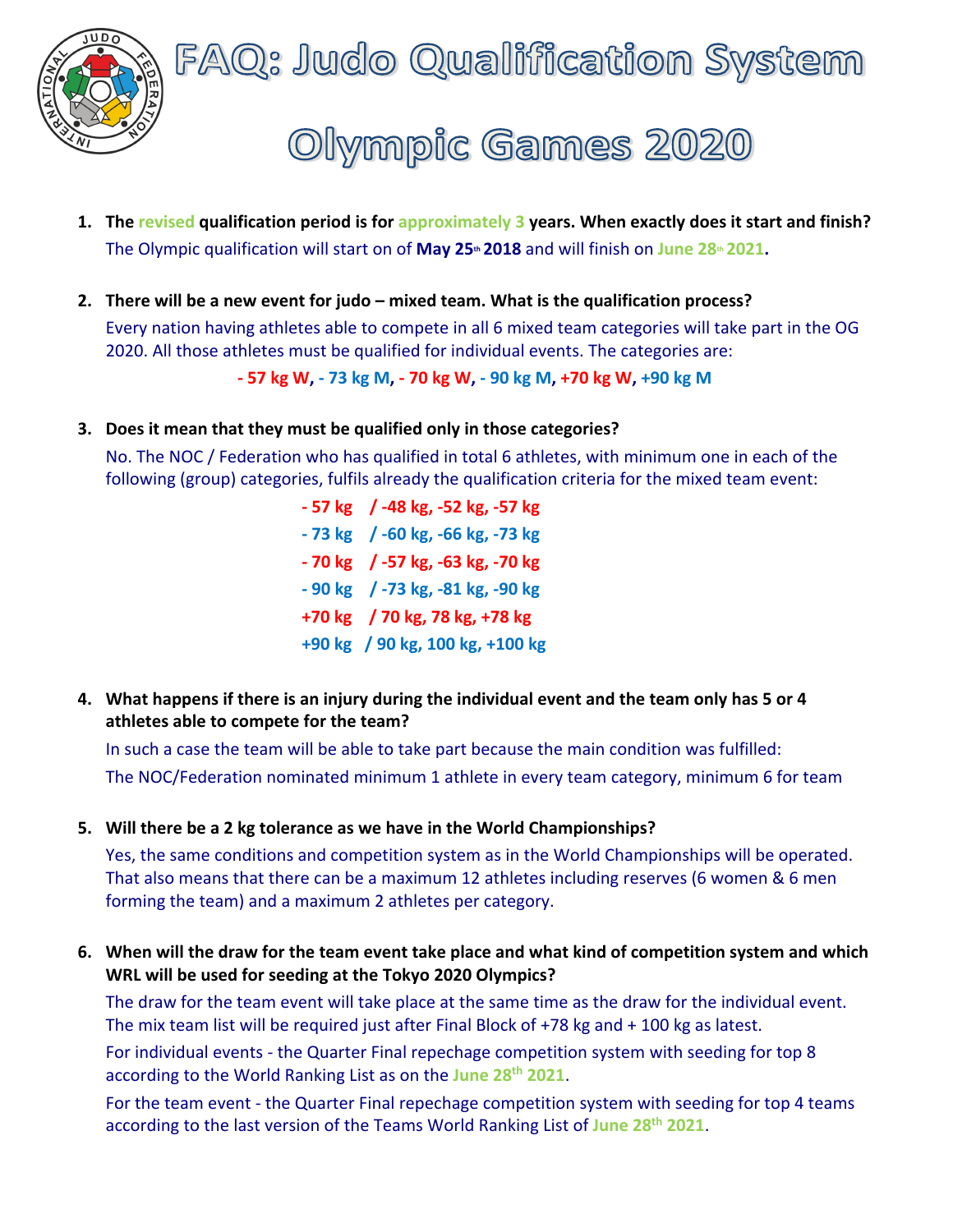**7. What procedure will be used to allocate the qualifying places from the Continental quota in the situation of gender equality?**

After the direct qualification is determined - the **top 18 men** from 18 different countries and **top 18 women** from 18 different countries in each weight category from the World Ranking List each Continent will focus on its athletes to find the best one (the one with the highest total of points) across the genders and weight categories on the WRL. All these athletes will be located "under" the line of the 18 best countries.

When such an athlete is found, he/she is assigned the qualifying place for the Olympics. Consequently his/her country will be removed from the list for the Continental Union quota qualification. The procedure will be repeated until the whole Union quota is filled up.

| Continent    | <b>Quota Places Men</b> | <b>Quota Places Women</b> | <b>Quota Places Total</b> |
|--------------|-------------------------|---------------------------|---------------------------|
| Africa       | 12                      | 12                        | 24                        |
| Europe       | 13                      | 12                        | 25                        |
| Asia         | 10                      | 10                        | 20                        |
| Oceania      | 5                       | 5                         | 10                        |
| Pan America  | 10                      | 11                        | 21                        |
| <b>Total</b> | 50                      | 50                        | 100                       |

The regulation for quota places of the Union must be respected / below /.

**8. If a nation has one (or more) athletes qualified directly, will other athletes of that country be taken into account for allocation of a place from the continental quota?**

Yes, conditions for the Union quota allocation are equal for all NOC's / Federations

**9. My athlete has qualified for the OG directly through the World Ranking List. What happens if he/she gets injured before the Olympics and is unable to compete? Has the country (NOC) the right to replace him or her?**

Yes, but only if there is another athlete from the same country placed among the first 18 countries (men or women) in the World Ranking List.

The place is assigned to the athlete by name and not to the NOC/Federation

**10. If in one category more than one athlete from the same country is inside the best 18 nations which of them will start in the Olympic Games?"**

In a case where a Federation has more athletes directly qualified in the same category, then it is the NOC / Federation to decide who will finally represent the country in the OG.